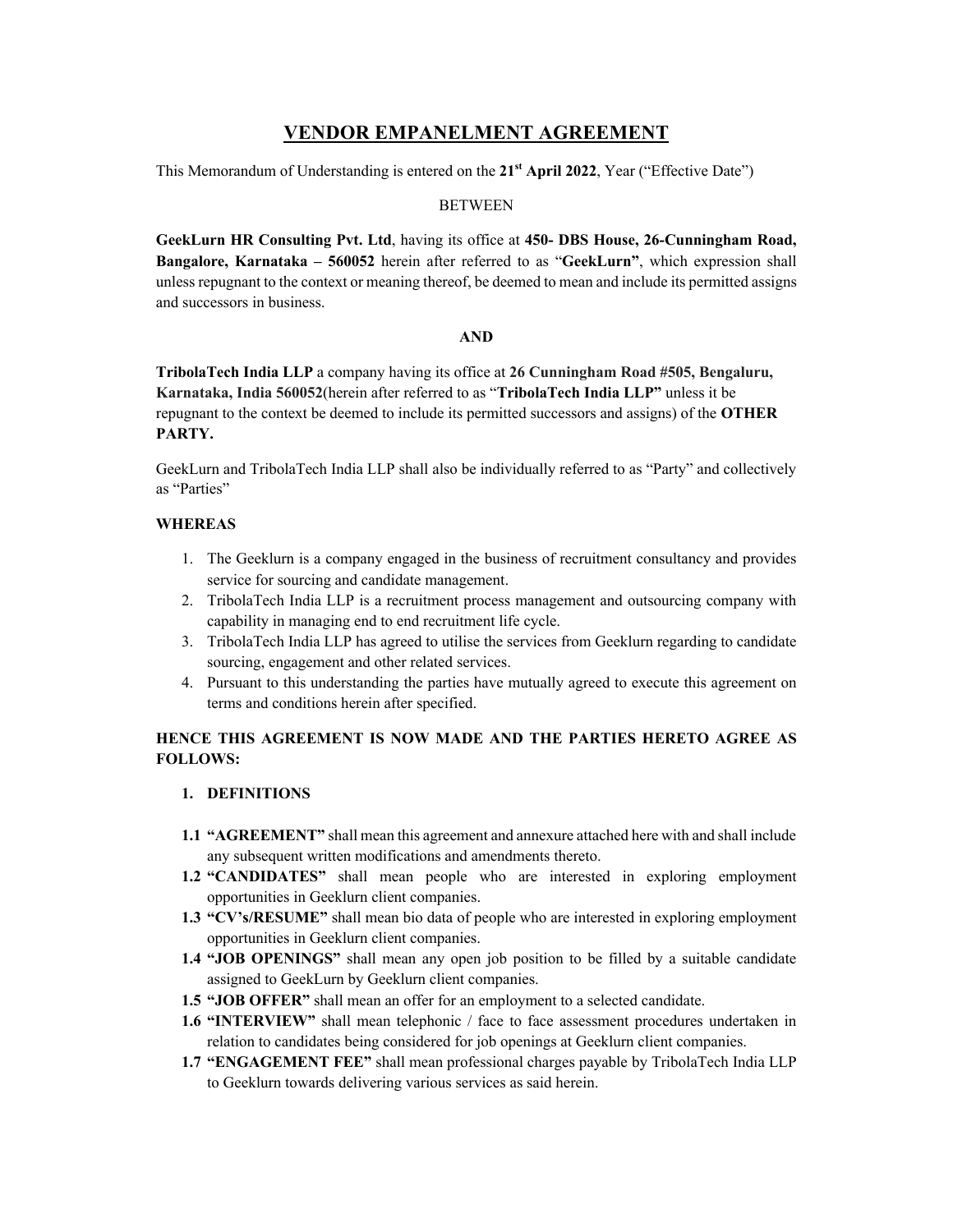- **1.8 "CONFIDENTIAL INFORMATION"** shall mean all specialized technical information, data and other confidential information including the information of both the parties by the management or employee/consultants/agents etc.
- **1.9 "SERVICES"** shall mean the services relating to candidate sourcing and candidate engagement required to be provided by the Geeklurn to TribolaTech India LLP under the terms of this agreement.
- **1.10 "CTC"** shall mean Cost to the Company not including annual performance bonus and excluding stock options, sign-on/joining bonus and any other perks such as club membership etc. The Cost to Company is defined by the client and TribolaTech India LLP. Geeklurn will use TribolaTech India LLP's definition of CTC when applicable.
- **1.11 CLIENT**" shall mean any company that is the client of Geeklurn and has engaged with Geeklurn for recruitment services.
- **1.12 "SPOC"** shall mean single point of contact identified by either party for interaction in every engagement.
- **1.13 "SOW"** shall mean Statement of Work
- **1.14 "GUARANTEE PERIOD"** shall mean the time period of about 3 months after the date of joining of the selected candidate.

# **2. CONSIDERATION**

- **2.1** Subject to the provisions of this Agreement, TribolaTech India LLP will pay the Geeklurn for the Services provided under this Agreement as mentioned in **Annexure B.**
- **2.2** All payments received by the Geeklurn under this Agreement are subject to deduction of relevant taxes in providing Services to TribolaTech India LLP pursuant to this Agreement. All government taxes and duties of whatever nature will be charged extra at actual by the Geeklurn.
- **2.3** Geeklurn will raise an invoice against each selected candidate after his/her joining the Geeklurn client companies.
- **2.4** TribolaTech India LLP will make full payments of all invoices within the payment period as specified under Para No. 2.1 above and subject to **Annexure B**. In case of any disputes by the concerned TribolaTech India LLP client on the respective invoice, the final decision of concerned TribolaTech India LLP client or TribolaTech India LLP will be binding on the Geeklurn.

## **3. ENGAGEMENT TERMS AND CONDITIONS**

- **3.1** Any candidate sent by Geeklurn should be acknowledged within 8 working hours after submission failing which is deemed to be sourced/owned by Geeklurn for all further process.
- **3.2** In case for any reason the position applied by Geeklurn candidate is withheld/cancelled for any reason the candidate continues to be the sourced candidate for a period of 45 Days for the same position. The validity period for the candidate will be the same as that given by the client to TribolaTech India LLP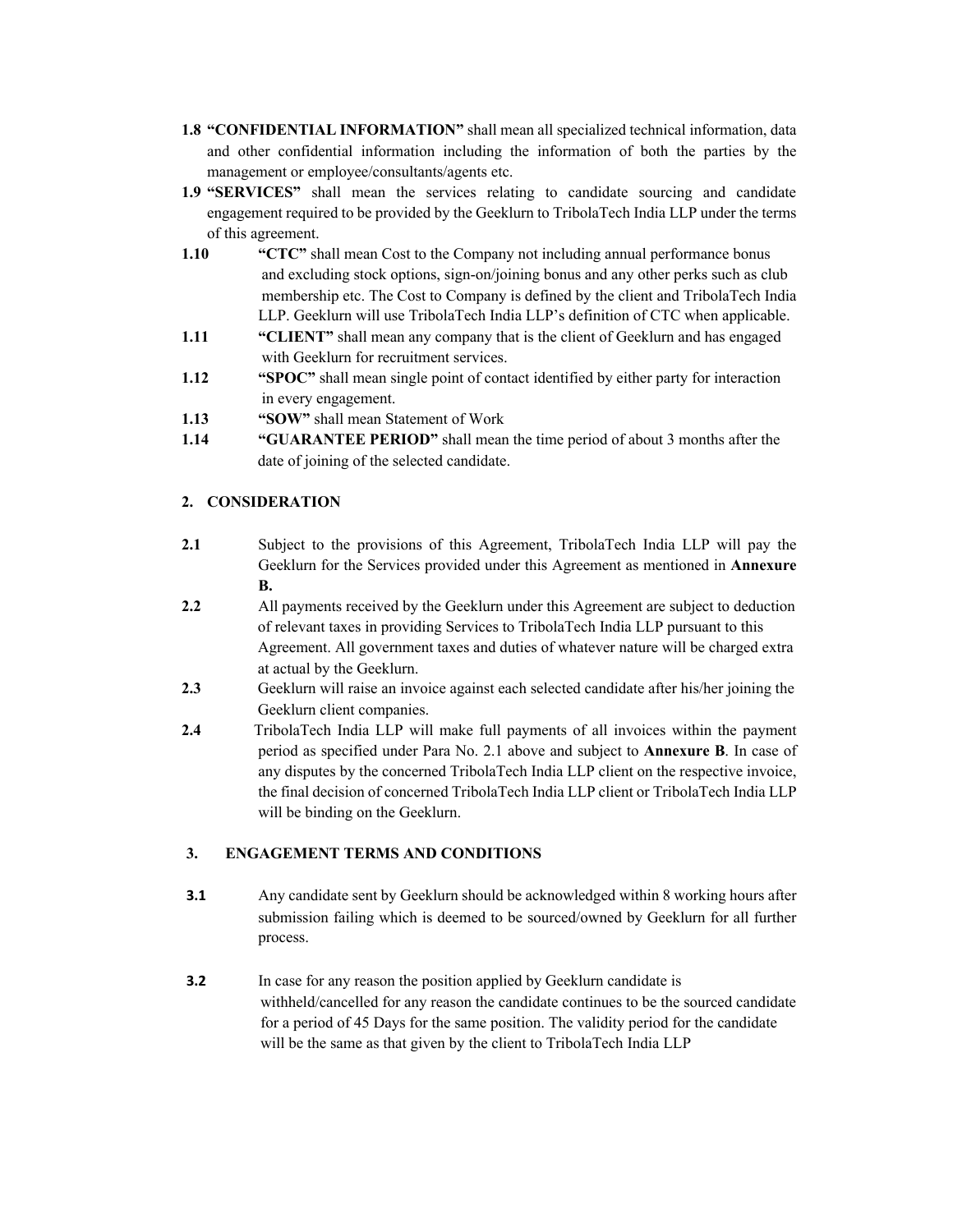### **4. INDEMNIFICATION**

Geeklurn and TribolaTech India LLP indemnifies and holds the other party harmless from and against any loss, damage or liability suffered by Geeklurn or TribolaTech India LLP resulting from any breach of this Agreement or any other contractual or statutory obligations by, negligence or wilful misconduct of, the other party or any person engaged by the other party to perform the Services.

Geeklurn and TribolaTech India LLP indemnifies and holds the other party harmless from and against any claim brought against either parties or its employees, agents and directors etc by a third party alleging that the Services or any material furnished in the performance of the Services by Geeklurn infringes the patent, copyright, trademark, design right, trade secret or other intellectual property right of the third party.

## **5. OBLIGATIONS FOR TRIBOLATECH INDIA LLP**

5.1 TribolaTech India LLP shall provide the following information to Geeklurn, by electronic mail or in writing, for any requirement.

- Job Description
- Engagement fee
- Payment Terms
- Other client specific terms and conditions
- Feedback on the candidates during the process of recruitment

The engagement fee, payment terms and other client specific terms and conditions as conveyed over email by TribolaTech India LLP to the Geeklurn will form the annexure to this agreement.

- 5.2 TribolaTech India LLP shall detail the specifications for recruitment of candidates from time to time with regard to the number of candidates, level of qualification, experience, skill, etc.
- 5.3 TribolaTech India LLP shall notify the Geeklurn in the event of any change in the requirements in relation to the Services required by TribolaTech India LLP
- 5.4 TribolaTech India LLP shall ensure the required co-operation for the purposes of this Agreement and also on issues like important dates, policies and code of conduct.

### **6. GOVERNING LAW AND ARBITRATION**

This Agreement will be governed by all applicable laws of India. Any difference or dispute or claim arising out of or in relation to this Agreement, which is not resolved by the Parties amicably, shall be resolved by arbitration under and in accordance with the Indian Arbitration and Conciliation Act, 1996 by a sole arbitrator to be mutually appointed by the Parties. All arbitrations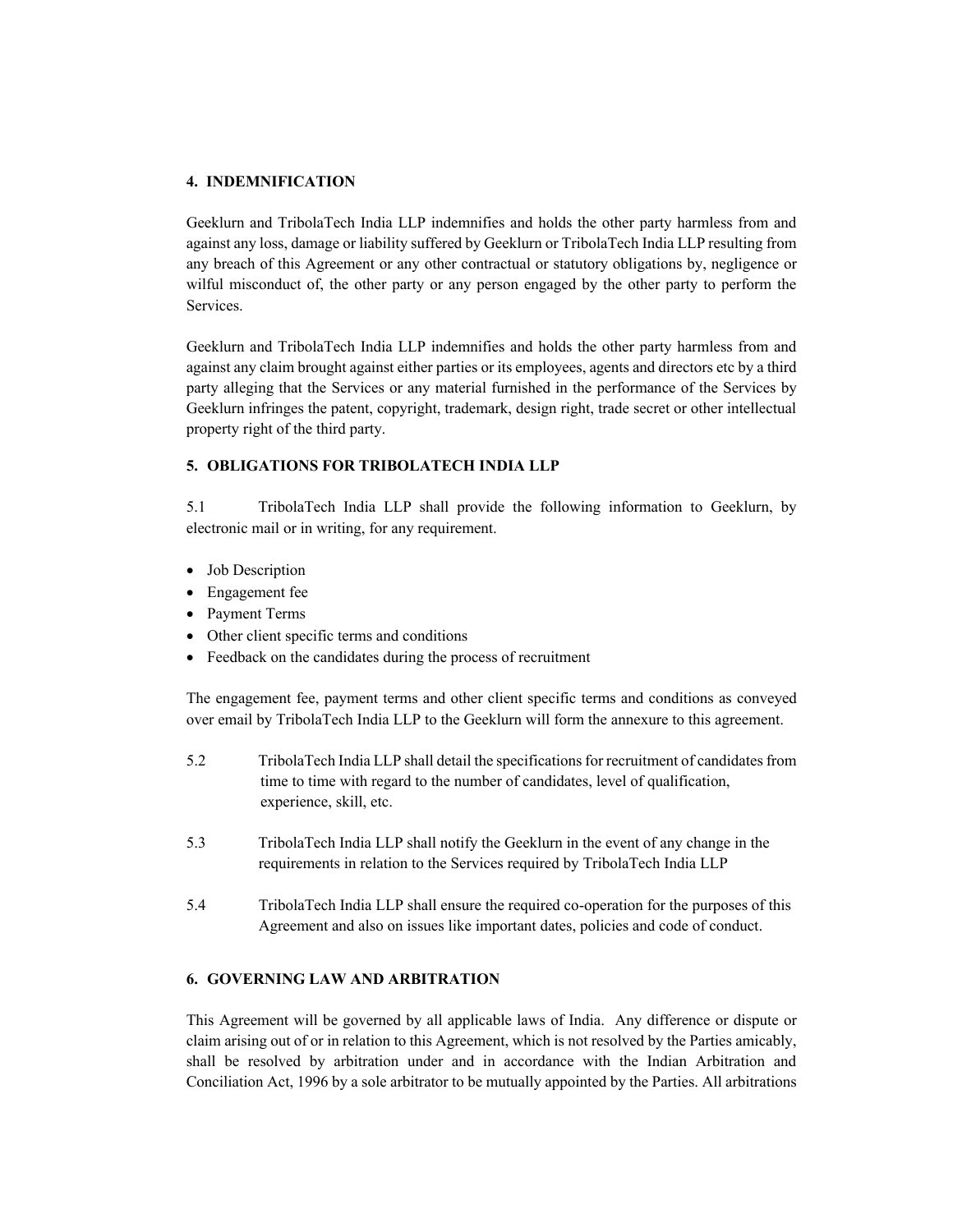will be in English and the venue shall be Bangalore. The award given by the arbitrators shall be final and binding on both the Parties.

## **7. RECORDS AND INSPECTION**

7.1 The Parties shall maintain complete and accurate records for the Services provided by under this Agreement for a period of at least one (1) year even after the expiry or termination of this Agreement.

7.2 The Geeklurn and TribolaTech India LLP represents and warrants to the other party that all records to be maintained and reports to be furnished under this Agreement shall be complete and accurate in all material respects.

## **8. CONFIDENTIALITY**

The Parties undertake not to divulge or communicate or use or exploit the confidential information to any person other than the job applicants (unless required by law or by any regulation or by any governmental authorities or with proper authority) for any purpose whatsoever. The Parties also restrict to maintain confidentiality from its officers, employees or agents.

## **9. TERM AND TERMINATION**

9.1 This Agreement will be in force for 12 months from the "Effective Date" or till terminated by either party as stated in 9.3 or when the agreement is lapsed by mutual consent.

9.2 The terms of this agreement are limited to the scope of work highlighted in **Annexure A** of this agreement. The terms of any future engagements will be discussed with mutual consent.

9.3 Either Party may terminate this Agreement by written notice of thirty (30) days. In the event a party terminates this Agreement, the TribolaTech India LLP will pay the engagement fee to Geeklurn for the candidate/s in process during the termination notice period.

9.4 In no event either party shall claim any amounts by way of liquidated damages or consequential damages such as loss of direct or indirect profits, loss of reputation and goodwill or any other payments as a consequence of termination, other than any entitlements arising under clause 8

10.2 Upon termination of this agreement, both party agree to transfer or destroy, at TribolaTech Inc.'s option, all TribolaTech India LLP-related information artifacts, except user accounts, resumes, documents, and any TribolaTech India LLP-generated software artifacts within 30 days.

## **11.MISCELLANEOUS**

11.1 Force Majeure: In the event, if either Party is prevented from performing or is unable to perform any of its obligation under this Agreement resulting directly from causes beyond the reasonable control of such Party, such as but not limited to, acts of God, civil or military authority, acts of the public enemy, war, riots, civil disturbances, insurrections, accidents, explosions, fires,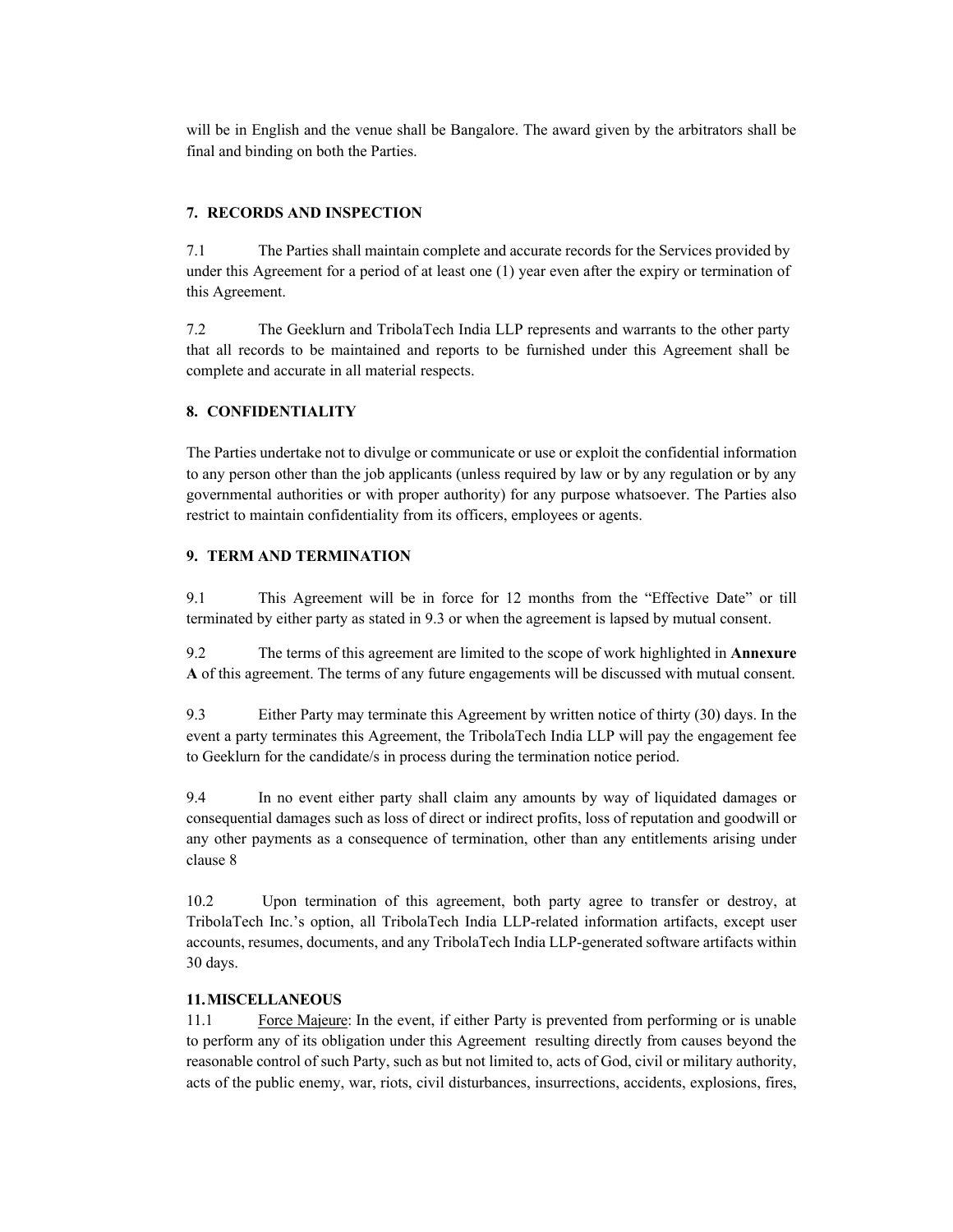earthquakes, floods, transportation embargoes, epidemics, acts of government, its agencies or officers, or any other legitimate cause beyond the reasonable control of the Parties invoking this Section and if such Party shall have used its best efforts to mitigate its effects, such Party shall notify the other Party of the occurrence of such cause and the time allowed for performance by the effected Party will be extended for the duration of such cause. Notwithstanding the foregoing, if such Party is not able to perform within two (2) months after the event giving rise to Force Majeure, then the other Party shall have the right to terminate this Agreement by giving one (1) month's written notice. Neither Party shall be liable to the other Party for any reason with respect to the termination of this Agreement as a result of an event of Force Majeure.

11.2 Entire Agreement: This Agreement shall constitute the entire agreement between the Parties hereto relating to the subject matter thereof, and there are no oral statements, representations, warranties, undertakings or agreements between the Parties except as provided herein. This Agreement may not be amended or modified in any respect except by written instrument signed by the Parties hereto OR acknowledgement over official mail IDs. Subsequent schedules or amendments can be added with mutual agreements and will be considered as whole or in part of this Agreement.

11.3 Assignment: The Geeklurn will not sub contract the sourcing service and responsibility to any other party without the explicit written consent of TribolaTech India LLP.

11.4 Publication: Both parties hereby expressly agrees that it will keep the existence and nature of this Agreement confidential and any announcement or circular relating to the existence or the subject matter of this Agreement shall first be approved by TribolaTech India LLP as to its content, form and manner of publication. Both Parties shall not publicize any information pertaining to this Agreement and also shall not provide any information to the media as to the recruitment process, methods, projections etc relating to TribolaTech India LLP or its clients without seeking the prior written consent of TribolaTech India LLP

11.5 Waiver: It is expressly understood that if both Party on any occasion fails to perform any term of this Agreement and the other Party does not enforce that term, the failure to enforce on that occasion shall not prevent enforcement on any other occasion.

11.6 Severability: Each section of this Agreement is severable. If any provision is held unenforceable by a court of competent jurisdiction, such ruling shall not impair any other provision that remains intelligible and all other provisions shall continue in effect.

### **12.TERMS OF USE OF TECHNOLOGY**

- a. TribolaTech India LLP will provide Geeklurn user licenses during the contract period. These licenses are not transferrable and can be used by the recruitment team or hiring managers or both during the contract period.
- b. TribolaTech India LLP will provide email support to the Geeklurn, during the contract period. TribolaTech India LLP may take one to three business days to revert to the Geeklurn depending upon the nature of the issue involved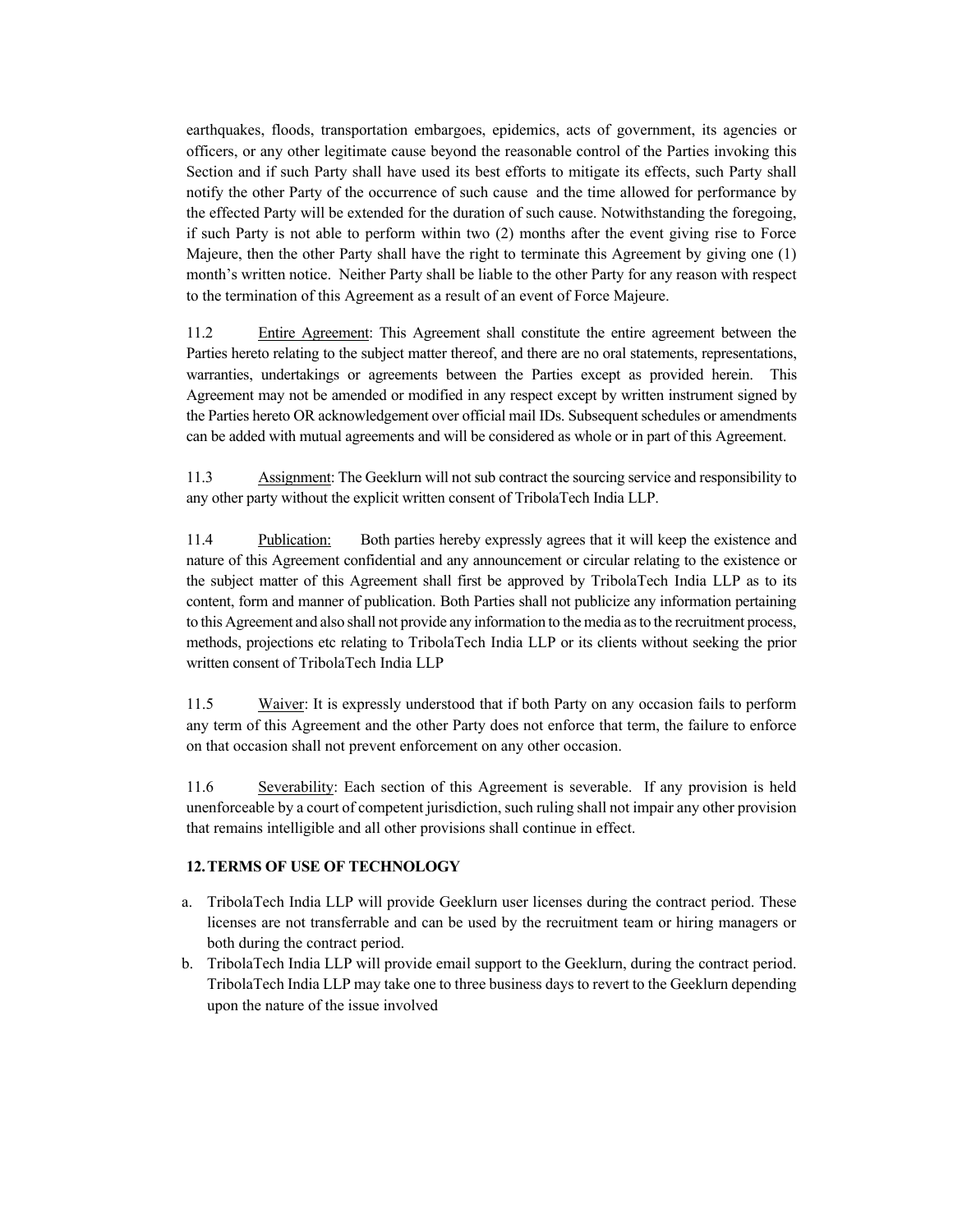## **13.NON-COMPETE**

- a. Geeklurn will for a period of 2 years after the expiration of the agreement not contact any client of TribolaTech India LLP or TribolaTech Inc. In case Geeklurn does business with any TribolaTech India LLP or TribolaTech Inc client, all profits generated will be deemed to be property of TribolaTech India LLP. This applies only to those clients introduced to Geeklurn by TribolaTech India LLP
- b. Geeklurn will not approach any TribolaTech India LLP employee for a period of 2 years after the expiration of the agreement with an offer of employment. In case Geeklurn does employ a TribolaTech India LLP employee, a fee of 15% of the total CTC will be due and payable upon demand.

## **RELATIONSHIP BETWEEN PARTIES**

The Parties hereby expressly agree that either party shall not be deemed either directly or indirectly to be the employer, franchiser, contractor or principal of the other party or the staff/employees of the party and this Agreement has been executed expressly on a principal-to-principal arrangement.

| <b>Geeklurn HR Consulting Pvt. Ltd.</b> |                                                                                                                       | TribolaTech India LLP                                                   |
|-----------------------------------------|-----------------------------------------------------------------------------------------------------------------------|-------------------------------------------------------------------------|
|                                         |                                                                                                                       | (Signature & seal)                                                      |
| Name<br>Title                           | Sudhakar Piridi<br>VP-Vendor Management                                                                               | Name<br>Sandeep Bhasin<br>Title<br>Partner                              |
| Address                                 | House,<br>$26-$<br>450<br><b>DBS</b><br>$\overline{\phantom{m}}$<br>Cunningham Road, Bangalore,<br>Karnataka - 560052 | Address DBS House, 26 Cunningham Road, Bangalore,<br>Karnataka - 560052 |
| Date                                    | 21-04-2022                                                                                                            | Date<br>22-04-2022                                                      |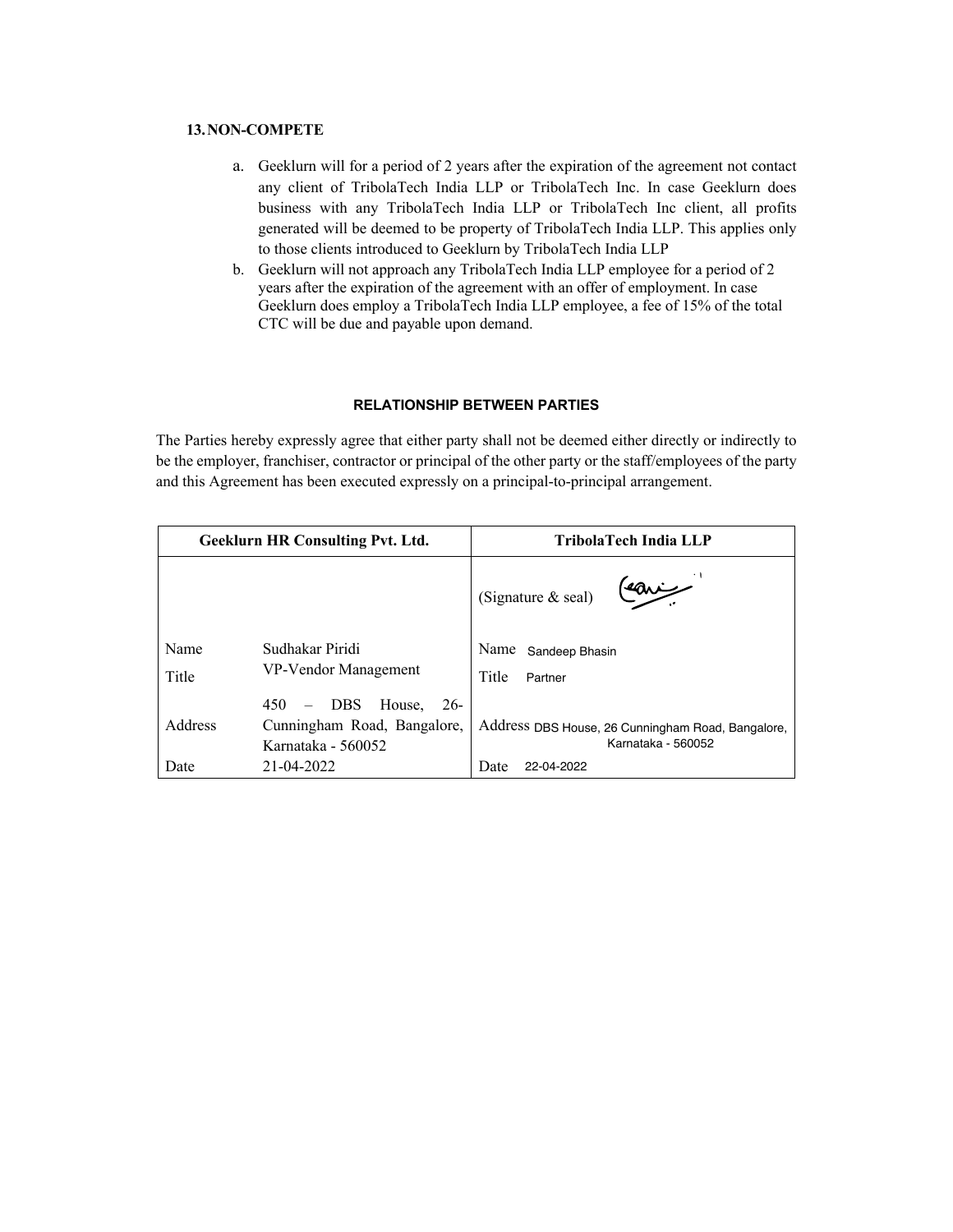# **Annexure A**

# **Scope of services:**

## **Engagement Period:**

The engagement is enforced from the "Effective Date".

The scope of services offered to meet TribolaTech Inc.'s requirements is a sourcing service, where in Geeklurn will be involved in sourcing and involving in engagement of candidates.

## **Candidate Sourcing Services**

Geeklurn will develop appropriate candidate sourcing strategy to fulfil the various skill set requirements at TribolaTech Inc.'s clients.

## **Sourcing Plan**

- Targets will be set for different sourcing channels and resources will be allocated accordingly.
- An estimate will be developed on the number of profiles to be sourced.

## **Candidate Sourcing**

Candidate sourcing will involve use of the following talent sourcing channels and methodologies:

## • **Candidate Database**

Geeklurn has an active database of candidates who have interacted with it at various stages in their career. This database will help Geeklurn ensure faster and more accurate results for various job positions

# • **Internet Search**

Geeklurn will research to identify online communities having membership from targeted candidate pool.

Their recruiters will get in touch with these passive candidates and explore their interest in various job positions available with TribolaTech Inc.'s clients.

# • **Pan India Recruitment**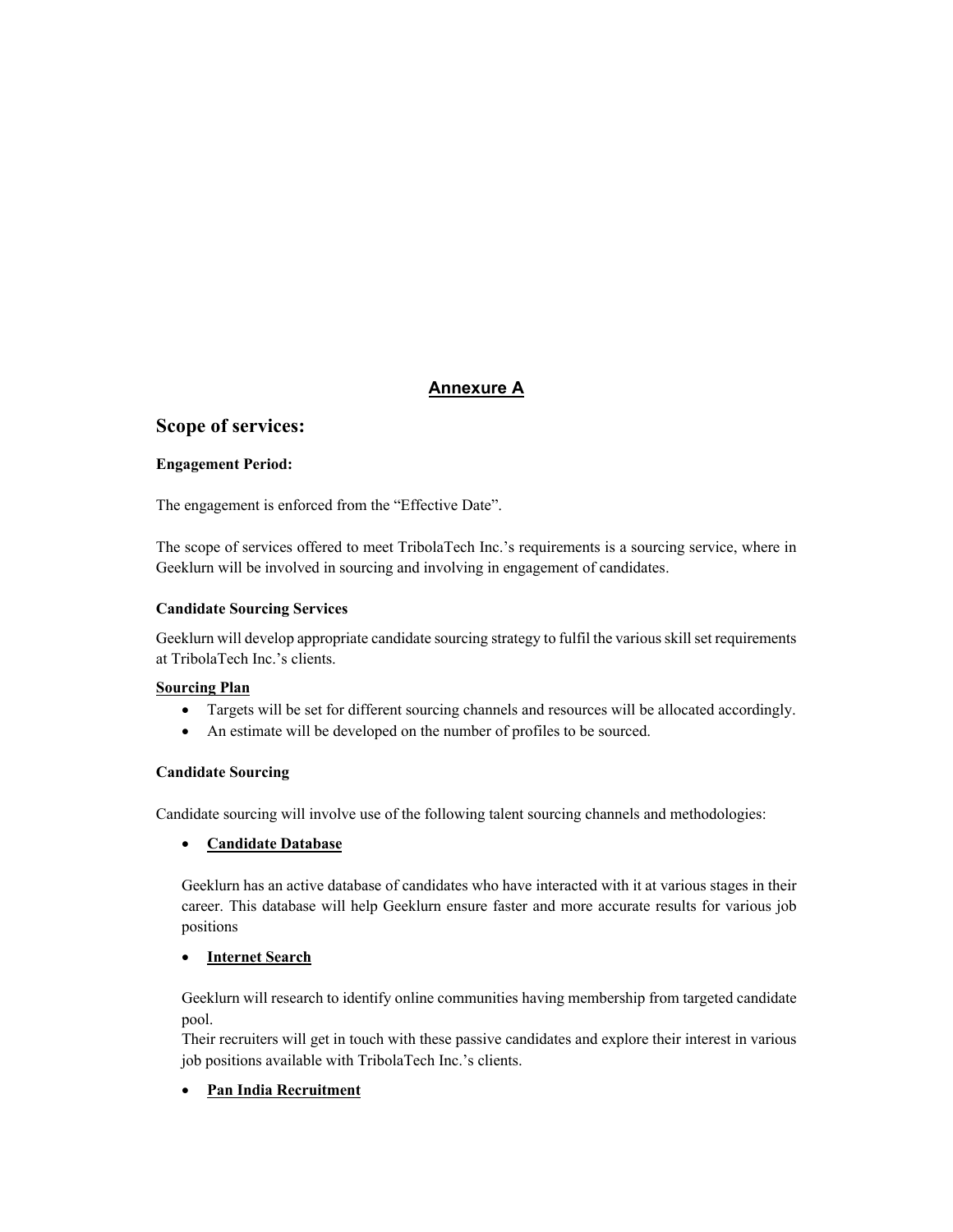Geeklurn will engage in various head-hunting techniques for Volume and lateral positions.

## **Sourcing Responsibility of Geeklurn**

- Submit the validated candidate against the assigned requisition
- Support TribolaTech India LLP in the cases where the candidate is not screened well, sharing the JD and other important details of the requirement with candidate, ensure candidate is prepared and updated about the job applying for and ready to go through the interview as per the client process
- Support TribolaTech India LLP in reaching out to not responding candidates at any stage of recruitment process.
- **Geeklurn** after discussions with suitable candidates with the aim of fulfilling a position shall prepare & forward **a list of candidates** along with their detailed profile & its recommendations to **TRIBOLATECH INDIA LLP** Once submitted to TRIBOLATECH INDIA LLP, the information belongs to TRIBOLATECH INDIA LLP.
- **Geeklurn** shall conduct and present systematic reference checks through formal & informal channels on the performance & character attributes of the candidates short listed for employment by the company, with 2 relevant references in question with respect to present and prior employment, if any. The final offer details will be imparted to Geeklurn by TribolaTech India LLP
- Profiles sent by the Geeklurn will be pertinent only to the position for which candidates have been submitted. The ownership of that candidate resume for the Geeklurn is for the applied position only.
- In the event of a candidate, who has been referred by Geeklurn, is already being considered by TribolaTech India LLP for the specific mandate, the latter intimates Geeklurn about this conflict of interest, Geeklurn will not have a right to claim the credit for any such submission.
- In the event that none of the above conflicts are evidenced, and the candidate is finally placed and offered a role and joins TRIBOLATECH INDIA LLP's client or TRIBOLATECH INDIA LLP rolls, and fulfils the employment guarantee period, the credit for the candidate/resume proposed by GEEKLURN will be given to that position against which the candidate/resume has been proposed/ submitted. The ownership of the profiles, as per above criteria, submitted against the specific position, will be with the GEEKLURN for a period of 45 days, or the period of position open, and not for any other position of the same client or any other client. Resume ownership is therefore specific to the position against which it is proposed and not to any other position.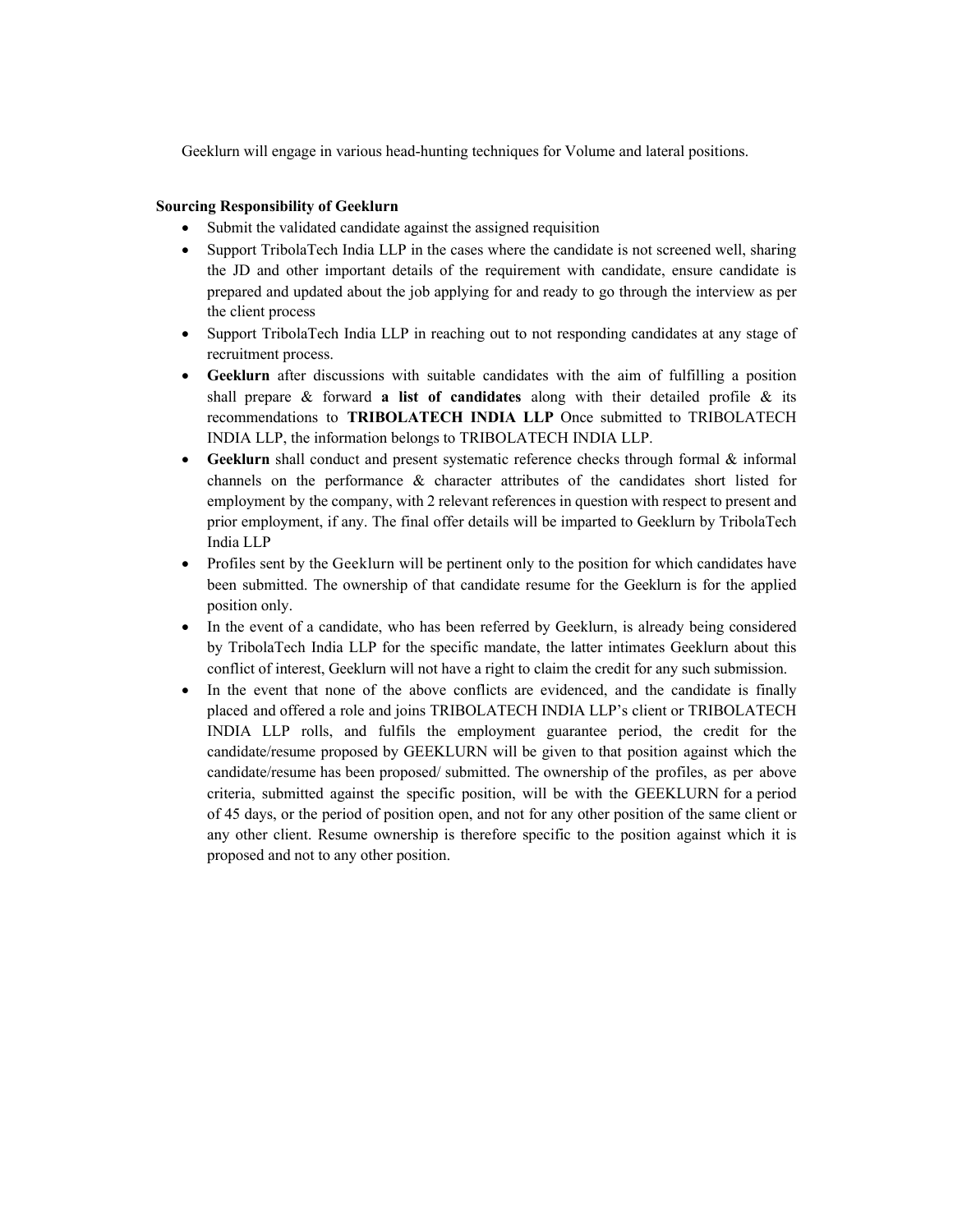## **Annexure B**

### **Recruitment Charges:**

- رخمهه) excludinga) Base Rate of 6.5% of the fixed CTC / annual salary offered to the candidate,  $\times$ GST or taxes as applicable. This fee is assumed to be the default fees unless
- specifically informed otherwise. b) TribolaTech India LLP may offer client specific rates which may be different from above rates. The same will be intimated via e-SOW to the Geeklurn.

### **Invoice Submission & Payment Term**

- a) Invoices need to be submitted to TribolaTech India LLP post receiving a confirmation from the respective TribolaTech India LLP representative to avoid any conflicts or delays.
- b) TribolaTech India LLP will inform the Geeklurn about errors or format within 48 working hours from the date of receipt of receiving the invoice, in case the Geeklurn doesn't receive any communication from TribolaTech India LLP in 48 working hours then the invoice is considered as accepted.
- c) Subject to the provisions of this Agreement, TribolaTech India LLP will pay the Geeklurn for the Services provided under this Agreement within **payment of 1st salary or 30 Days** whichever is earlier.

#### **Replacement Provision**

a. If the candidate resigns or is terminated for any reason within 90 days**,** Geeklurn shall replace the candidate or refund the fees paid as decided by TribolaTech India LLP.

The Fees mentioned under the Agreement are **Exclusive of applicable GST**. The GST shall be additional and shall be paid by TribolaTech India LLP to Geeklurn upon raising appropriate invoices.

## **STATUTORY COMPLIANCE**

Geeklurn shall comply with the provisions of all statutes, ordinances, rules and regulations applicable to the Services agreed to be provided pursuant to this Agreement and shall obtain all